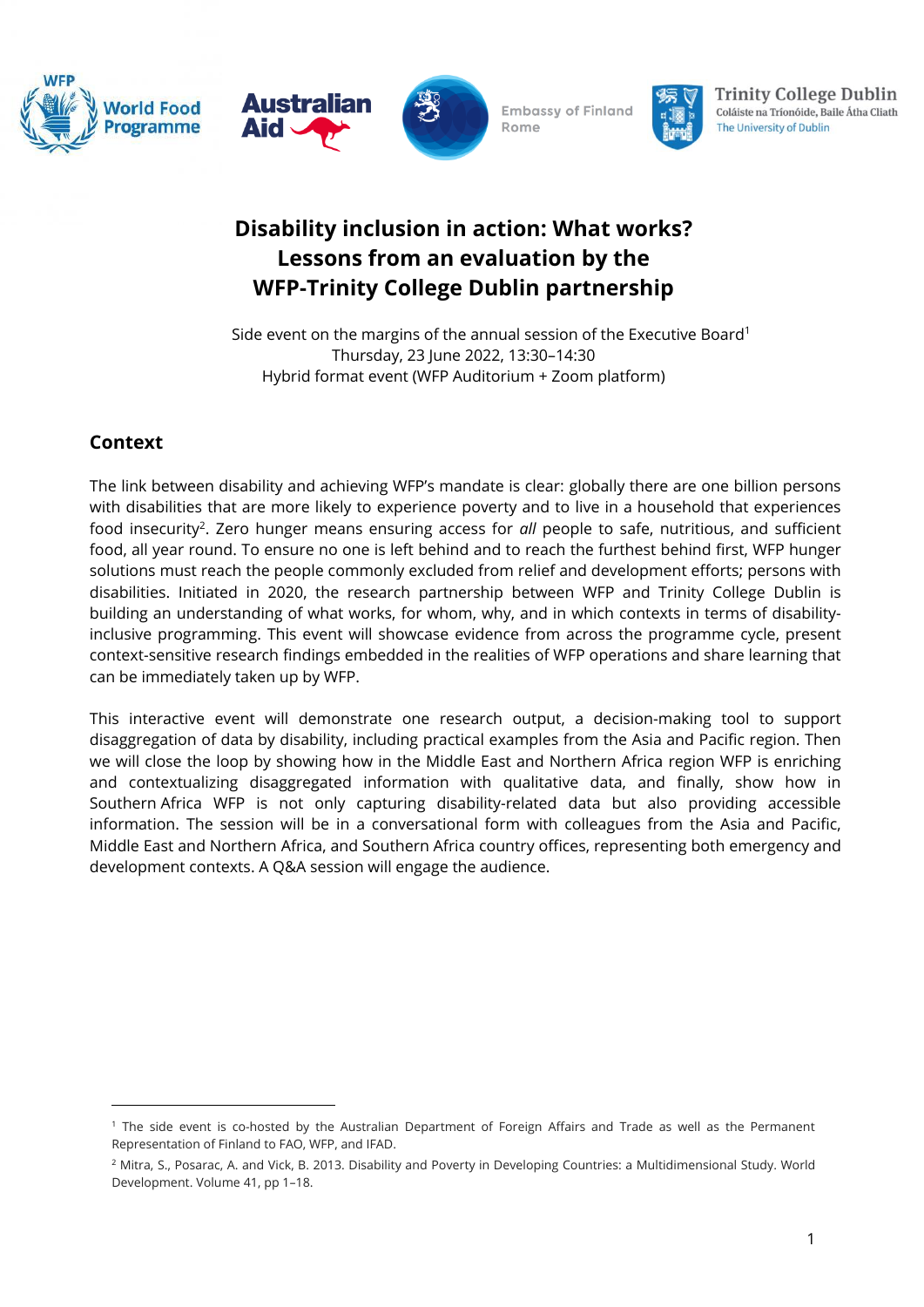## **Objectives**

The side event will:

- Launch a practical decision-making tool to support disability data disaggregation in WFP programming.
- Present emerging evidence on how secondary and qualitative data on disability can be utilized by WFP to complement disaggregation and improve food security outcomes for people with disability.
- Contribute to the specific goals<sup>3</sup> embedded in WFP's new strategic plan (2022–2025) and corporate results framework, with a focus on adopting a people-centred approach, strengthening data collection, improving universal accessibility, and working closely with partners such as Trinity College Dublin to reduce barriers faced by persons with disabilities in all of their diversity.



*Viaze Momade Lutchi, a visually impaired woman, was displaced to Montepuez district in Cabo Delgado province (Mozambique), and now receives assistance from WFP. Awa Alfene works for one of WFP's implementing partners, SEPPA, and is helping her to review an accessible consent form.*

*Photo credit: Trinity College Dublin/Claire F. O'Reilly.*

<sup>&</sup>lt;sup>3</sup> i) to realize the meaningful participation and inclusion of persons with disabilities in all operations and programming; ii) to integrate disability inclusion as a key consideration for management, administration and support functions; and iii) to become an employer of choice for persons with disabilities.